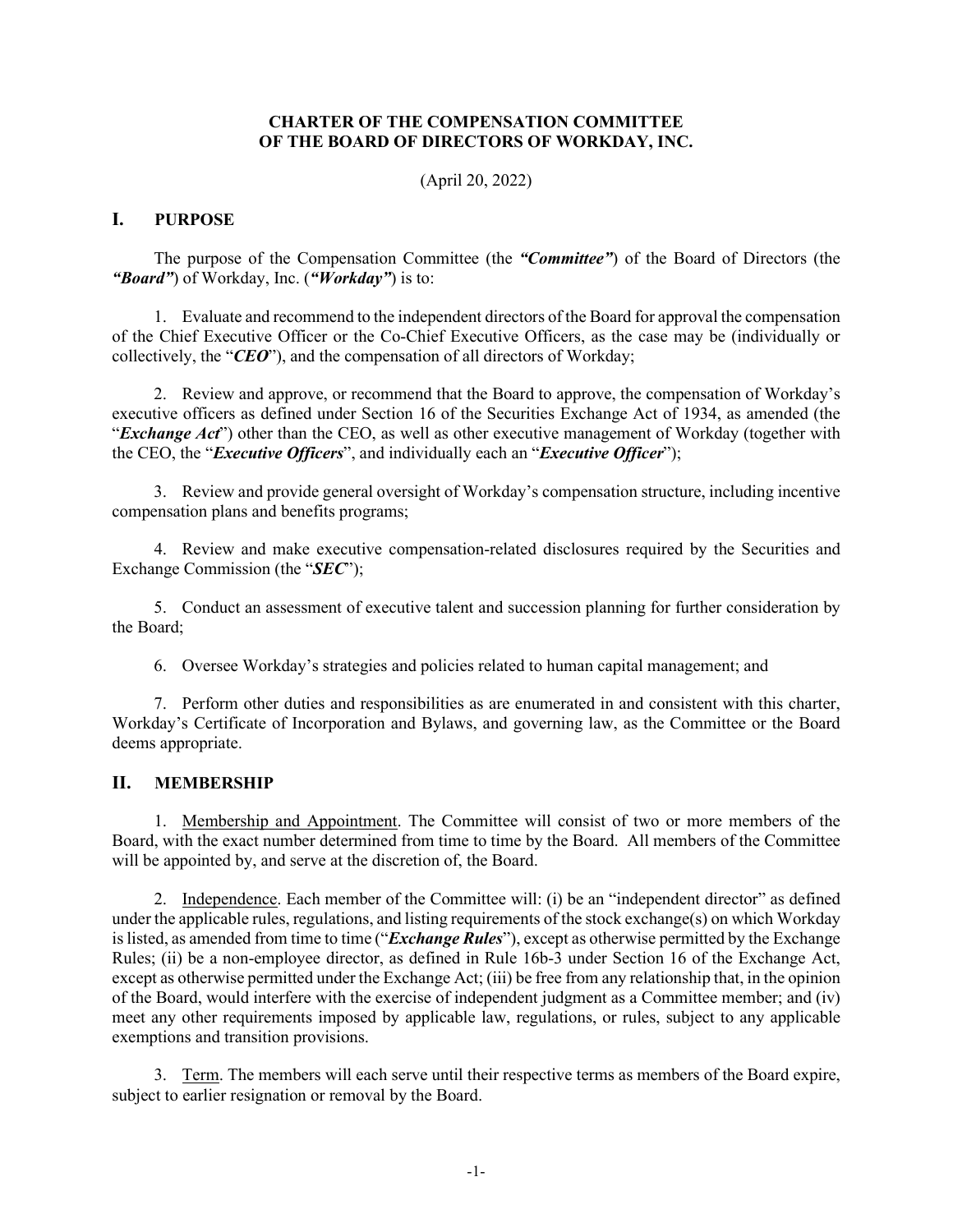4. Committee Chair. The Board may appoint a member of the Committee to serve as the chairperson of the Committee (the *"Chair"*). If the Board does not appoint a Chair, the Committee members will designate a Chair by their majority vote. The Chair will set the agenda for Committee meetings and conduct the proceedings of those meetings.

5. Subcommittees. The Committee may form subcommittees for any purpose that the Committee deems appropriate and may delegate to subcommittees such power and authority as the Committee deems appropriate. If designated, each subcommittee will establish its own schedule and maintain written minutes of its meetings and actions by written consent, which minutes and actions will be filed with the minutes of the meetings of the Board. The Committee shall not delegate to a subcommittee any power or authority required by law, regulation, or listing standard to be exercised by the Committee as a whole.

6. Delegation. When appropriate and permissible under legal or regulatory requirements, the Committee may delegate authority to one or more directors or authorized officers of Workday, who need not be members of the Committee.

7. Duly Authorized Actions. Any actions taken by the Committee during any period in which one or more members fail for any reason to meet the membership requirements set forth above shall be nonetheless duly authorized actions of the Committee for all corporate purposes, except to the extent required by law or determined necessary by the Committee to satisfy regulatory or listing standards.

# **III. RESPONSIBILITIES AND DUTIES**

The principal responsibilities and duties of the Committee are set forth below. These duties are set forth as a guide with the understanding that the Committee will carry them out in a manner that is appropriate given Workday's needs and circumstances. The Committee may supplement them as appropriate and may establish policies and procedures from time to time that it deems necessary or advisable in fulfilling its responsibilities.

1. CEO Compensation and Performance Evaluation. The Committee will annually review and approve corporate goals and objectives relevant to the salary, cash-based incentive compensation, and equity-based compensation, as applicable, of Workday's CEO; evaluate the performance of Workday's CEO in light of these goals and objectives; and either as a Committee or together with the other independent directors of the Board determine and approve the compensation of the CEO based on this evaluation. The CEO may not be present during voting or deliberations regarding his or her compensation.

2. Executive Officer Compensation and Performance Evaluation. The Committee will review and approve, or recommend that the Board approve, the compensation of Executive Officers other than the CEO and evaluate the performance of such Executive Officers. Among the factors that the Committee may consider when evaluating the compensation of such Executive Officers are (a) the recommendations of management with respect to compensation of such Executive Officers; (b) the recommendations of the Board or any Board member; (c) consistency with Workday's compensation strategy; (d) internal equity considerations; (e) a selection of peer companies used for compensation analysis as well as compensation methodologies, competitive practices, best practices, and trends; and (f) applicable legal, accounting, tax, and regulatory considerations. No Executive Officer should attend that portion of any meeting where such executive's performance or compensation is discussed, unless specifically invited by the Committee.

3. Employment Arrangements. The Committee will review and approve, or recommend that the Board approve, the entering into or amendment or extension of any offer letter, employment contract, severance, change-in-control arrangement, or similar arrangement with any Executive Officer. The Committee will periodically review Workday's recoupment policies and practices, and other policies as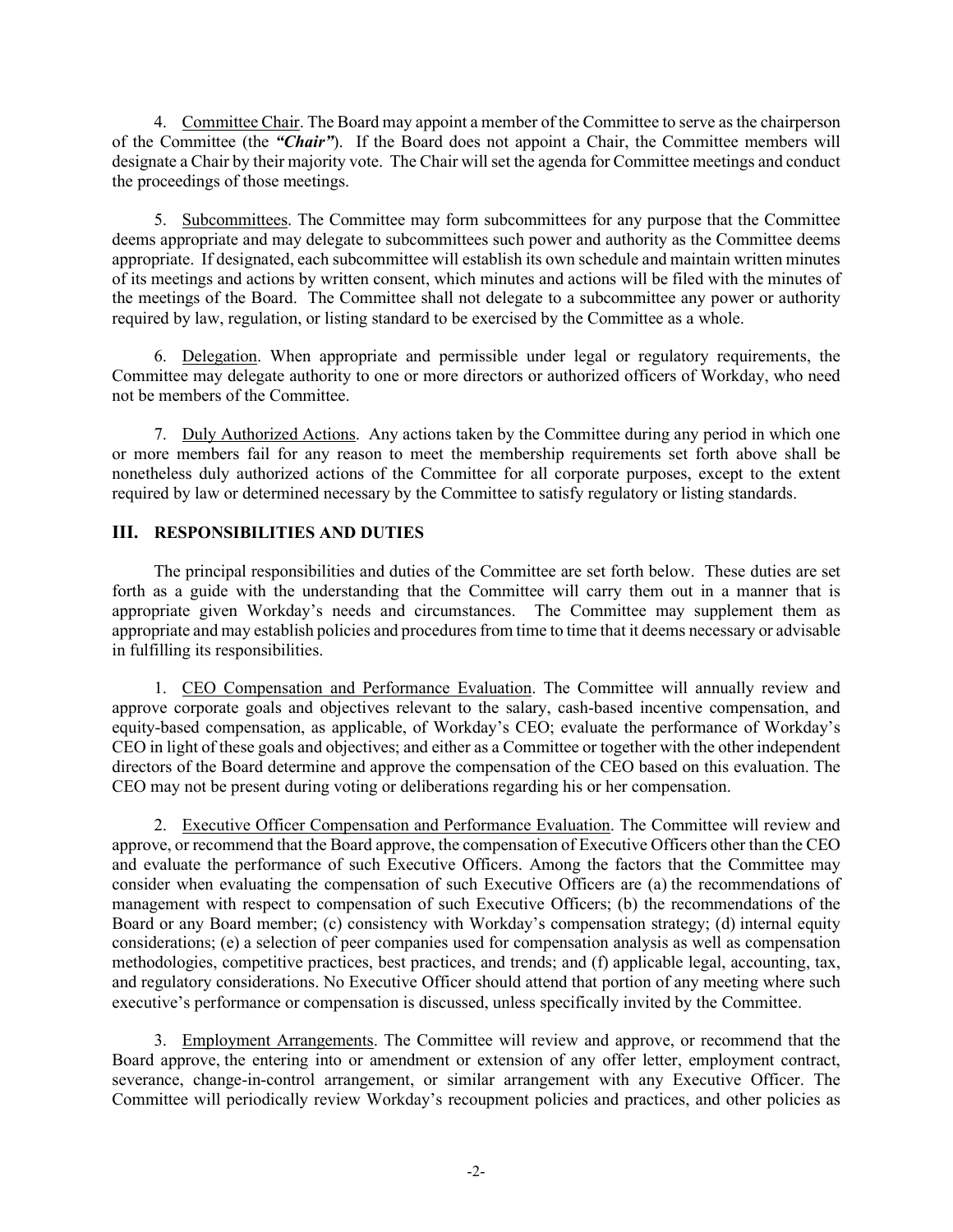requested by Workday's management, and recommend material revisions for approval by the Board or management, as appropriate.

4. Compensation Strategy. The Committee will annually review Workday's overall compensation strategy, including base salary, incentive compensation, and equity-based grants, to ensure that it promotes stockholder interests and supports Workday's strategic and tactical objectives, and that it provides for appropriate rewards and incentives for Workday's management and employees. If desirable or required under any rules or regulations of the Securities and Exchange Commission ("*SEC Rules*"), the Committee will review whether Workday's compensation structure encourages undue or inappropriate risk-taking by Workday personnel.

5. Incentive Compensation Plans. The Committee will review, adopt, and amend, or make recommendations to the Board with respect to, all incentive-compensation and equity-based plans that are subject to Board approval and in which any Executive Officer participates, and the cash amounts and aggregate numbers of shares reserved for issuance thereunder, after taking into consideration Workday's strategies with respect to cash-based and equity-based compensation. The Committee will review and approve, or make recommendations to the Board with respect to, any corporate goals, objectives, and performance targets applicable to such plans to which any Executive Officer is subject. In addition, if required by the terms of such plans, the Committee will administer and interpret Workday's incentivecompensation and equity-based plans and agreements thereunder, and may delegate such authority to the extent such delegation is permitted.

6. Equity Awards. The Committee will review and approve equity awards to the CEO and review and approve, or recommend that the Board approve, equity awards to the Executive Officers other than the CEO. The Committee may approve, delegate, or recommend that the Board delegate, to one or more Executive Officers of Workday the authority to make equity awards to non-Executive Officers; provided that the price per share of any option award in accordance with the foregoing delegation is no less than the fair market value of Workday's common stock on the date of grant; and provided further, that such equity awards will be subject to any equity award guidelines adopted by the Board or Committee.

7. Benefit Programs and Perquisites. The Committee will monitor the effectiveness of non-equity based benefit programs, and in particular benefit programs in which Executive Officers may participate. If required by the terms of such plans, the Committee will administer and interpret any non-equity based benefit plan, and may delegate such authority to the extent such delegation is permitted. In addition, the Committee will periodically review and approve policies and procedures relating to perquisites of Executive Officers, and other policies as requested by Workday's management, and recommend material revisions for approval by the Board or management, as appropriate.

8. Director Compensation. The Committee will recommend to the Board, for determination by the Board, the form and amount of compensation to be paid or awarded to Workday's directors, including compensation for service on the Board or on committees of the Board, which may include additional compensation for committee chairs. Such compensation may include retainers or per meeting fees. The Committee will also review and approve, or delegate to management, the form and amount of consideration to be paid or awarded to members of Workday's CEO Advisory Board and any equity awards awarded to members of the EMEA Advisory Board. The Committee will periodically review and approve proposed changes to Workday's stock ownership guidelines applicable to members of the Board and/or the Executive Officers.

9. Succession Planning. The Committee will work with management and the independent directors of the Board to conduct a review of potential successors to Executive Officer positions, including an overall assessment of executive talent, policies and principles for CEO selection, and succession in the event of an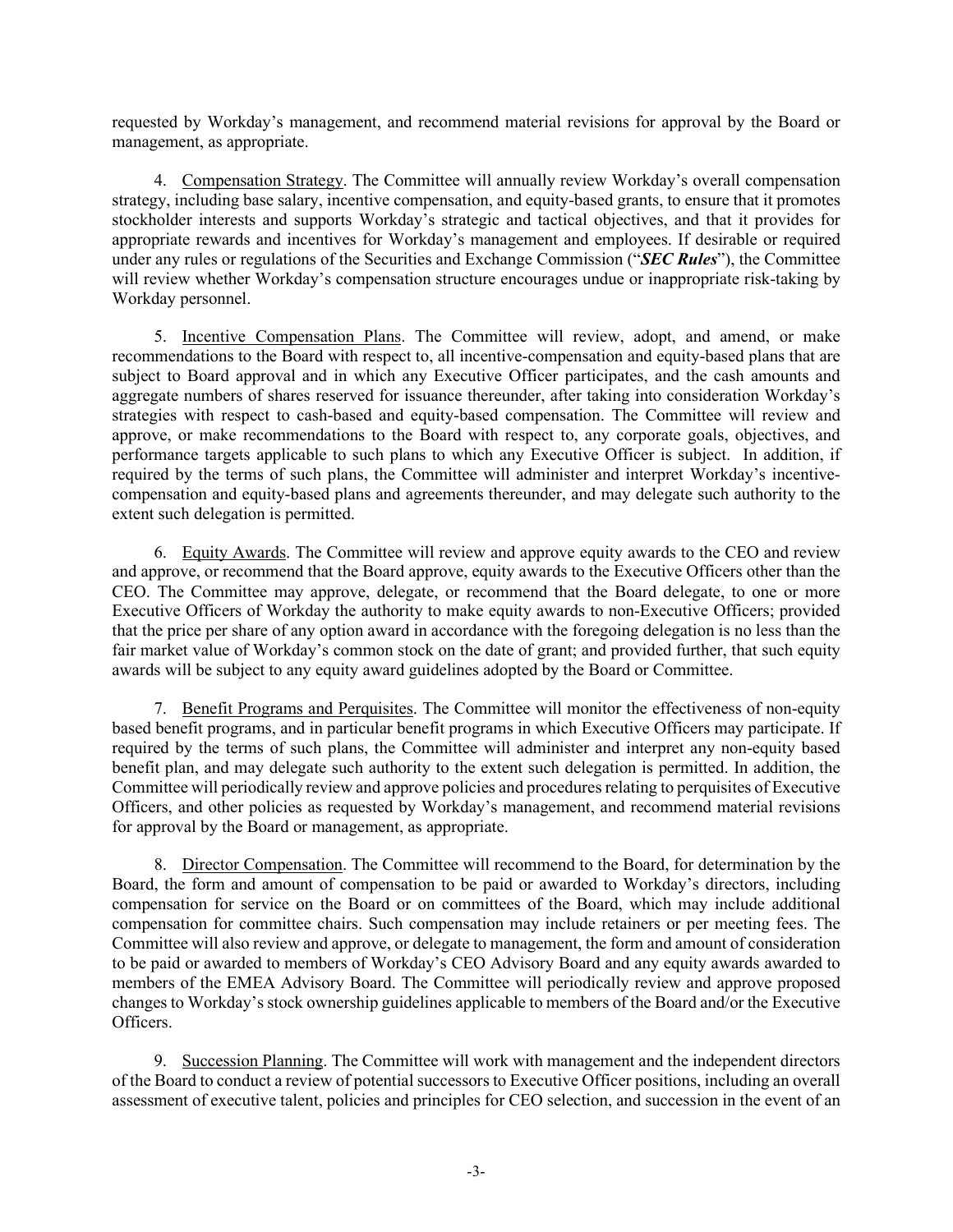emergency. The Committee will also review other leadership and management processes upon request of the Board.

10. SEC Disclosures. The Committee will (i) review and discuss with management Workday's Compensation Discussion and Analysis report, and any other "say on pay" voting material, to be included in the proxy statement, and make a recommendation to the Board with respect to the inclusion of such material in applicable filings with the SEC; (ii) review and approve the selection of peer companies used for compensation analysis and best practices in compensation methodologies, competitive practices, and trends; and (iii) approve a Compensation Committee report for inclusion in Workday's SEC filings.

11. Say-on-Pay Votes. The Committee will consider and determine, or make recommendations to the Board regarding, the frequency with which stockholder votes on executive compensation ("say-on-pay" votes) should occur, as well the frequency with which say-on-pay votes will be included in Workday's proxy statements pending the next such say-on-pay vote. In connection with its evaluation of the compensation of Executive Officers, the Committee will consider the results of the most recent say-on-pay vote, if applicable, and make any adjustments to compensation practices for Executive Officers as it deems appropriate in response thereto.

12. Regulatory Compliance. The Committee will oversee Workday's compliance with regulatory requirements associated with compensation of its directors, Executive Officers, and employees. In addition, the Committee will assist the Board and management of Workday in complying with the prohibitions against personal loans to or for any director or Executive Officer.

13. Human Capital Management. The Committee will review, and provide input to management of Workday on, matters relating to Workday's human capital resources, which may include strategies and policies regarding Workday's total rewards programs; belonging and diversity; hiring and retention; and employee development, engagement, and wellbeing.

14. Risk Management. The Committee will review with management Workday's major compensation and human capital-related risk exposures and the steps management has taken to monitor or mitigate such exposures.

15. Other. The Committee will perform any other activities required by applicable law, rules or regulations, and take such other actions and perform and carry out any other responsibilities and duties delegated to it by the Board or as the Committee deems necessary or appropriate consistent with its purpose.

## **IV. STUDIES AND ADVISERS**

The Committee may conduct, direct, supervise, or authorize studies of, or investigations into, matters within the Committee's scope of responsibility, with full and unrestricted access to all management and other employees, books, records, documents, and facilities of Workday. The Committee has the sole authority and right, at Workday's expense, to retain or obtain the advice of independent legal counsel, compensation consultants, or other advisers to assist the Committee in connection with its functions. The Committee shall review and assess the independence of such advisors in accordance with, and taking into consideration the factors specified in, applicable Exchange Rules and SEC Rules.

## **V. MEETINGS, MINUTES, AND REPORTS**

1. Meetings. The Committee will meet at least twice per year, or more frequently as determined appropriate by the Committee. The Chair, in consultation with the other member(s) of the Committee, will set or approve the dates, times, and places of such meetings. The Committee may also act by unanimous